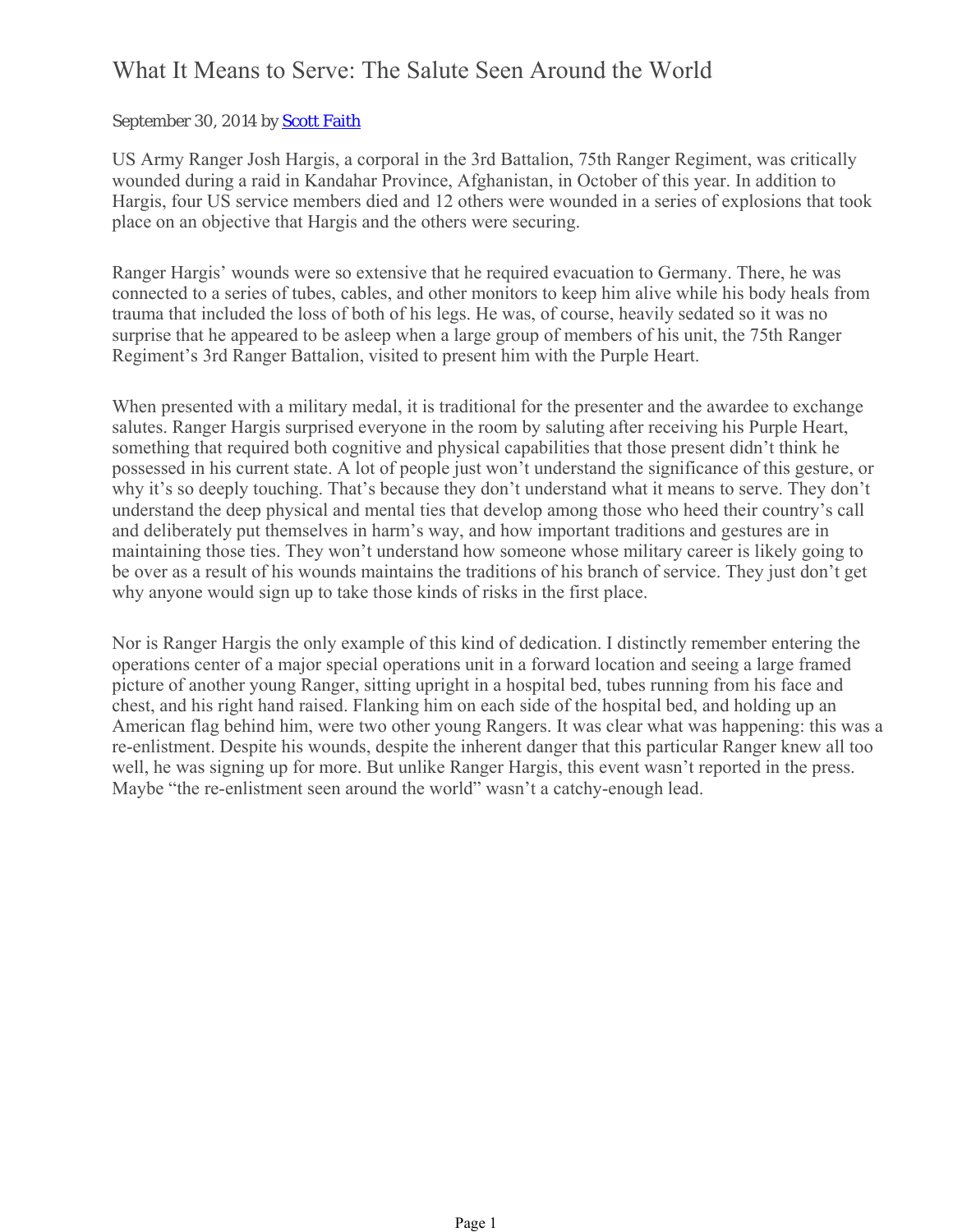

Ranger Hargis's gesture, a mere raising of one's hand, immediately reminded me of a passage from the NCO creed, "no one is more professional than I," as well as a line from the Ranger Creed, "My courtesy to superior officers… will set the example for others to follow." Being neither a Ranger nor an NCO, I can still find inspiration in those words, and in the actions of the two Rangers mentioned above as well as those of countless other men and women who know what it means to serve something greater than themselves.

I have no idea where Ranger Hargis is right now, and I have no idea where, or even who, the other wounded Ranger I mentioned is either. But I see people just like them every day, people who know what it means to serve. I am proud and privileged to stand among them.

There are plenty of people in our country, however, who have no idea what a life dedicated to military service means. Unfortunately, many of them run our country. I thought of Ranger Hargis and the thousands of men and women like him who have had their lives permanently changed by the wars our nation fights when I heard about the pending cuts to military retirements. I get it; the country is broke, and we need to look at creative solutions. But putting the solution for yet more of the nation's problems on the backs of those who have already carried such a heavy load is unconscionable. It's also typical. Because almost no one in Congress or the Senate knows what it's like to serve in the military and to make the sacrifices and experience the struggles that our men and women in uniform have, it's too easy for them to take away the things our veterans have earned… especially when our senators and congressmen are not themselves giving up any of their generous retirement plan themselves.

The hypocrisy here is astounding—US service members who choose to make a career of military service are now faced with losing tens of thousands of dollars of retirement pay, while those who make the decisions to put service members in harm's way, and make the decisions to arbitrarily cut their benefits, give up nothing.

The cuts advocated by our elected officials directly affect people like Ranger Hargis, who is most